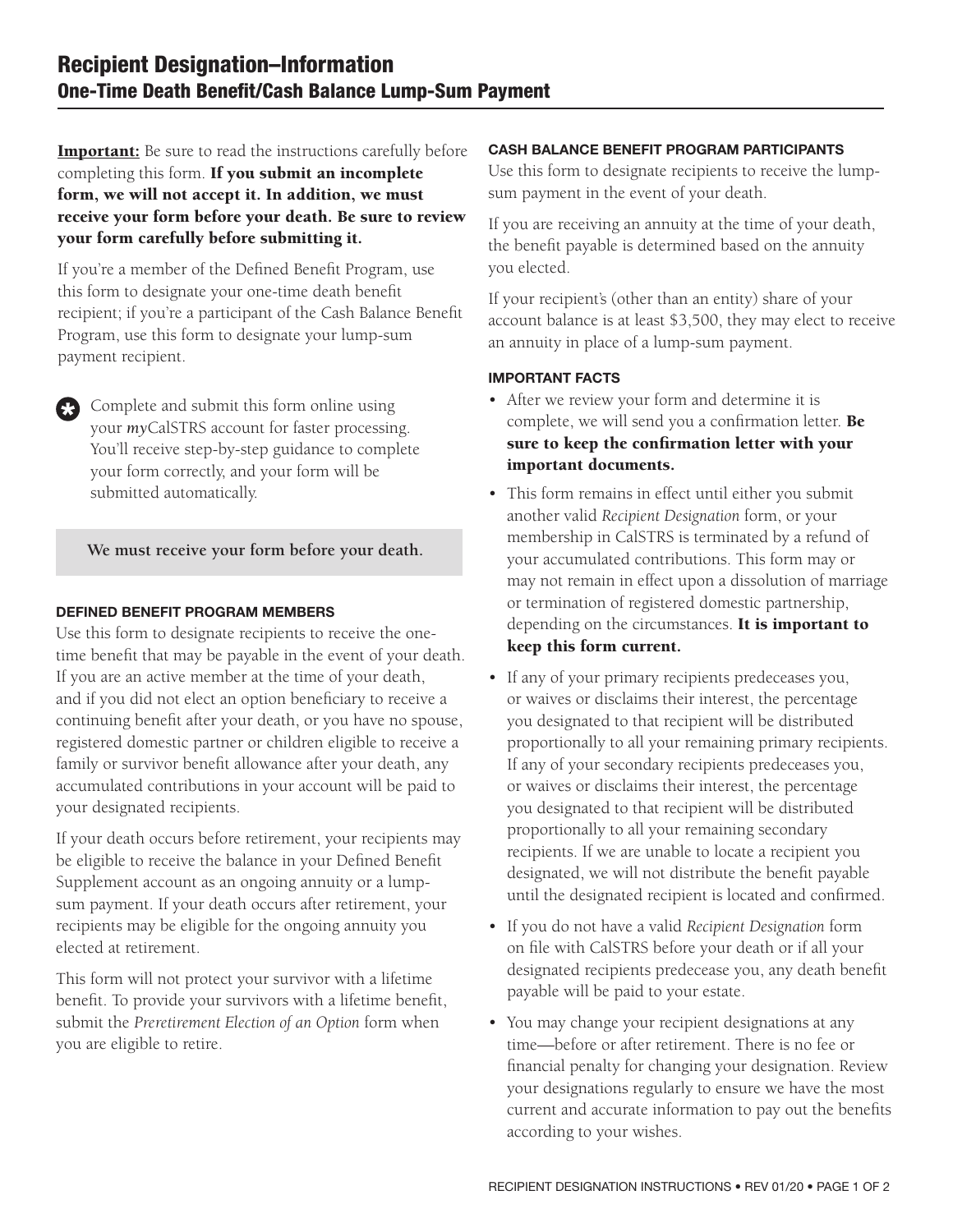**Print clearly in dark ink or type all information requested. Initial all corrections on the form.**

Check the appropriate box to identify your CalSTRS membership status. If you are not sure of your CalSTRS membership, see your most recent *Retirement Progress Report*, available on *my*CalSTRS, or call us at 800-228-5453.

If you are both a Defined Benefit Program member and Cash Balance Benefit Program participant and you are designating different recipients for each, you must complete two separate *Recipient Designation* forms.

#### SECTION 1: MEMBER/PARTICIPANT INFORMATION

Enter your full name, Client ID or Social Security number, complete mailing address, birth date, telephone number and email address.

#### SECTIONS 2 AND 3: PRIMARY AND SECONDARY RECIPIENTS OR TRUST

You may name a living person, an estate, a trust, a corporation, a charitable organization, a parochial institution or a public entity as your recipient. **Important** Note: All information marked with an asterisk (\*) is required. We will reject your form if any required field is left blank.

- **Persons**—To designate a person or persons, check the box and provide full name,\* address,\* telephone number, Social Security number,\* birth date\* and relationship. Be sure to indicate the percentage.
- **Organization**—To designate an organization, check the box and enter the name and address of the organization\* and the organization's tax identification number.\* Include organization contact information whenever possible. Be sure to indicate the percentage.
- **Trust**—To designate a trust, check the box and enter the full name of the trust,\* the trustee's name\* and address, and the date the trust was created.\* CalSTRS will contact the trustee and pay benefits to the trust. You do not need to provide the trust document at this time. Be sure to indicate the percentage.
- **Estate**—To designate your estate, check the box and enter "My Estate" for the recipient's name. Be sure to indicate the percentage.

Check the box on page 3 if additional recipients are listed on an attachment. Identify each as *primary* or *secondary.*

You must designate a percentage for each recipient. If you use percentages, the total must equal 100 percent for the primary recipient section and 100 percent for the secondary recipient section.

#### SECTION 4: REQUIRED SIGNATURES

Check all boxes that apply, then sign and date your form. If you are married or registered as a domestic partner, your spouse or partner must also sign and date your form acknowledging your recipients and provide their Social Security number and date of birth. For validation purposes, when using *my*CalSTRS the spouse or partner's signature must be submitted in the same format—handwritten or electronic.

If your spouse or registered domestic partner does not sign your form, you must complete the *Justification for Non-Signature of Spouse or Registered Domestic Partner.*

Failure to have the required signatures will result in the rejection of your *Recipient Designation* form.

If you divorced or terminated a registered domestic partnership and a portion of your CalSTRS benefits was awarded to a former spouse or partner, check the box that indicates this. You may need to refer to your settlement agreement. In addition, if your court documents have not been reviewed by CalSTRS, you may be asked to provide them.

#### SUBMITTING YOUR FORM

### *my***CalSTRS**

Complete and submit your form online using *my*CalSTRS. It's easy, fast and secure.

#### **Hand Delivery**

Hand deliver your form to a local CalSTRS office (visit CalSTRS.com/forms-drop). Note: We must receive your form before your death.

#### **Mailing Address**

 CalSTRS P.O. Box 15275, MS 43 Sacramento, CA 95851-0275

### **Overnight Delivery**

If you are using a special mailing service such as UPS or FedEx, send your form to:

**CalSTRS** Member Services 100 Waterfront Place West Sacramento, CA 95605

### **Fax Delivery**

916-414-5783 or 916-414-5784

### **QUESTIONS**

Email your questions using your *my*CalSTRS account or at CalSTRS.com/contactus, or call 800-228-5453.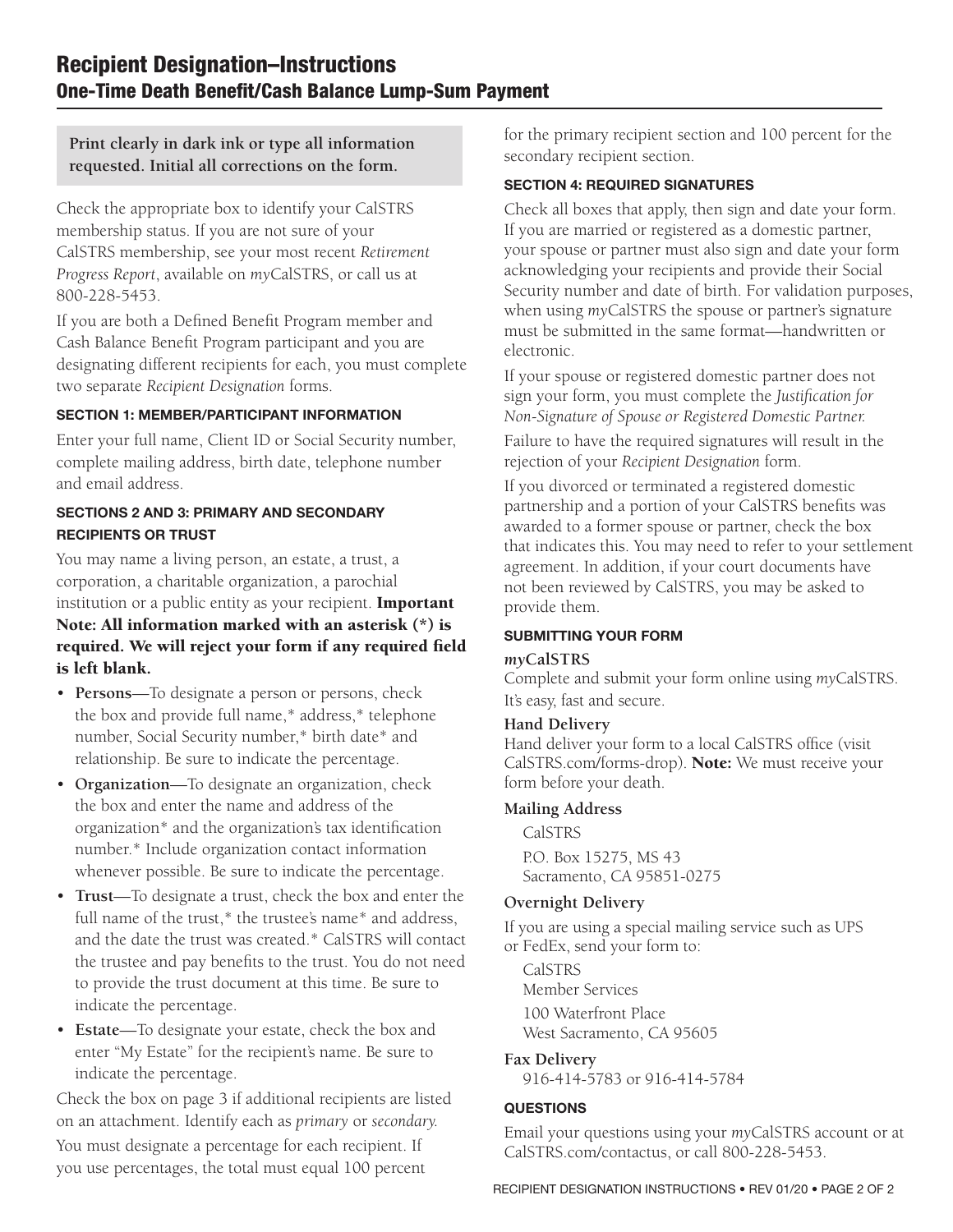### Recipient Designation One-Time Death Benefit/Cash Balance Lump-Sum Payment MS 0002 rev 01/20



#### \* Your form will be rejected if any required field is left blank.

This form is for designating recipients to receive the death benefits payable in the event of your death under the CalSTRS Defined Benefit Program and the Cash Balance Benefit Program. Print clearly in dark ink or type all information requested and initial any corrections. If you are not sure of your CalSTRS membership, see your most recent Retirement Progress Report, available on myCalSTRS, or call us at 800-228-5453. You may complete and submit this form online using your myCalSTRS account for faster processing. You'll receive step-by-step guidance to complete your form correctly, and your form will be submitted automatically. Check one of the following:

 $\Box$  I am a member of the Defined Benefit Program. My recipient designation is for the one-time death benefit payable upon my death.

 $\Box$  I am a participant of the Cash Balance Benefit Program. My recipient designation is for the lump-sum payment to be distributed upon my death.

I am a member/participant of both the Defined Benefit and Cash Balance programs. My recipient designation is for the death benefits payable under both programs. (Refer to instructions if recipients are different between programs.)

I hereby revoke any previous designations and designate the following primary recipients—that are living upon my death—to receive equal amounts, unless otherwise specified, as recipients of any benefits payable under the Teachers' Retirement Law at the time of my death. If any of my primary recipients predecease me, or waive or disclaim their interest, the percentage I designated to that recipient will be distributed proportionally to all my remaining primary recipients. If I survive the primary recipients, I designate the secondary recipients—that are living upon my death—to share equally, unless otherwise specified, as recipients for any benefits payable under law at the time of my death. If any of my secondary recipients predecease me, or waive or disclaim their interest, the percentage I designated to that recipient will be distributed proportionally to all my remaining secondary recipients. If I survive all of my named recipients, then any benefit payable at the time of my death will be paid to my estate. I understand this form does not designate a recipient to receive a continuing monthly retirement benefit.

|                                                 | <b>Section 1:</b> Member/Participant Information (*indicates required information)    |              |                                                               |  |
|-------------------------------------------------|---------------------------------------------------------------------------------------|--------------|---------------------------------------------------------------|--|
| NAME (LAST, FIRST, INITIAL)*                    |                                                                                       |              | <b>CLIENT ID OR SOCIAL SECURITY NUMBER*</b>                   |  |
| <b>MAILING ADDRESS*</b>                         |                                                                                       |              | DATE OF BIRTH (MM/DD/YYYY)*                                   |  |
| CITY*                                           | STATE*<br>ZIP CODE*                                                                   |              | HOME TELEPHONE                                                |  |
| <b>EMAIL ADDRESS</b>                            |                                                                                       |              |                                                               |  |
|                                                 |                                                                                       |              |                                                               |  |
|                                                 | <b>Section 2: Primary Recipients (*indicates required information)</b>                |              |                                                               |  |
| Use additional sheets if needed. $\blacksquare$ | Use this area to designate one or more primary recipients to receive a death benefit. |              |                                                               |  |
|                                                 | FULL NAME OF PERSON, TRUST OR ORGANIZATION*                                           |              |                                                               |  |
| MAILING ADDRESS*                                |                                                                                       |              | <b>TELEPHONE</b>                                              |  |
| <b>CITY</b>                                     |                                                                                       | <b>STATE</b> | ZIP CODE                                                      |  |
| $\Box$ Person – Relationship:                   |                                                                                       |              |                                                               |  |
|                                                 | Gender: $\Box$ Male $\Box$ Female $\Box$ Nonbinary                                    |              | SOCIAL SECURITY NUMBER/TAXPAYER ID NUMBER/EMPLOYER ID NUMBER* |  |
|                                                 | Organization - Contact Name: ____________________________                             |              | DATE OF BIRTH/TRUST DATE (MM/DD/YYYY)*                        |  |
| $\Box$ Trust                                    |                                                                                       |              |                                                               |  |
| $\Box$ Estate                                   |                                                                                       | PERCENTAGE*  | (MUST TOTAL 100% FOR ALL PRIMARY RECIPIENTS)                  |  |

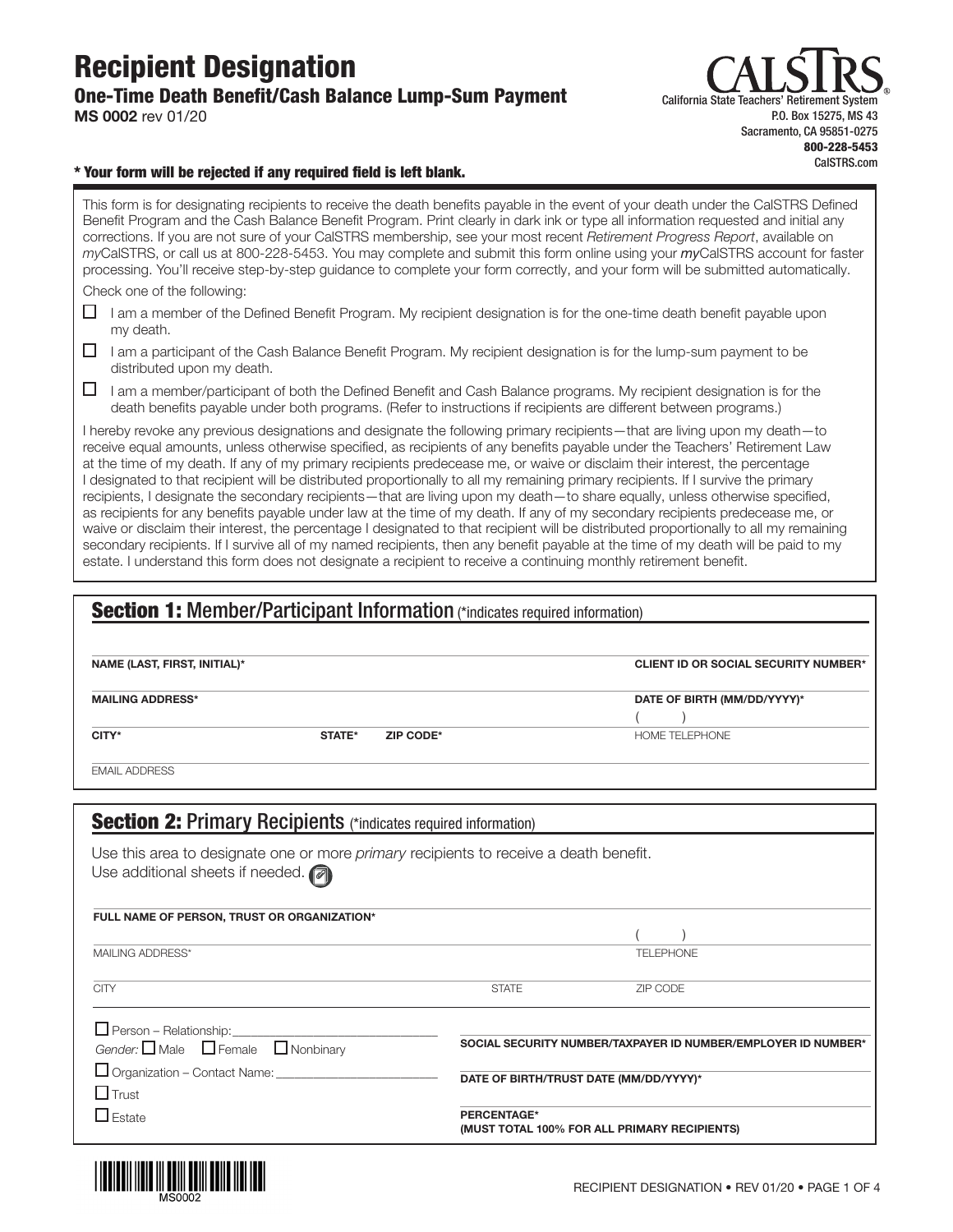# **Recipient Designation continued**

# **CALSTRS**

\* Your form will be rejected if any required field is left blank.

| <b>Section 2: Primary Recipients continued</b>                                                            |                                                                     |                                              |  |
|-----------------------------------------------------------------------------------------------------------|---------------------------------------------------------------------|----------------------------------------------|--|
|                                                                                                           |                                                                     |                                              |  |
| FULL NAME OF PERSON, TRUST OR ORGANIZATION*                                                               |                                                                     | $\lambda$                                    |  |
| MAILING ADDRESS*                                                                                          |                                                                     | <b>TELEPHONE</b>                             |  |
|                                                                                                           |                                                                     |                                              |  |
| <b>CITY</b>                                                                                               | <b>STATE</b>                                                        | ZIP CODE                                     |  |
| $\Box$ Person – Relationship:                                                                             |                                                                     |                                              |  |
| Gender: $\Box$ Male $\Box$ Female $\Box$ Nonbinary                                                        |                                                                     | SOCIAL SECURITY NUMBER/TIN/EIN*              |  |
|                                                                                                           | DATE OF BIRTH/TRUST DATE (MM/DD/YYYY)*                              |                                              |  |
| $\Box$ Trust                                                                                              |                                                                     |                                              |  |
| $\Box$ Estate                                                                                             | <b>PERCENTAGE*</b><br>(MUST TOTAL 100% FOR ALL PRIMARY RECIPIENTS)* |                                              |  |
|                                                                                                           |                                                                     |                                              |  |
|                                                                                                           |                                                                     |                                              |  |
| FULL NAME OF PERSON, TRUST OR ORGANIZATION*                                                               |                                                                     |                                              |  |
| MAILING ADDRESS*                                                                                          |                                                                     | <b>TELEPHONE</b>                             |  |
|                                                                                                           |                                                                     |                                              |  |
| <b>CITY</b>                                                                                               | <b>STATE</b>                                                        | ZIP CODE                                     |  |
| $\Box$ Person – Relationship:                                                                             |                                                                     |                                              |  |
| Gender: $\Box$ Male $\Box$ Female $\Box$ Nonbinary                                                        | SOCIAL SECURITY NUMBER/TIN/EIN*                                     |                                              |  |
|                                                                                                           |                                                                     |                                              |  |
| $\Box$ Trust                                                                                              |                                                                     | DATE OF BIRTH/TRUST DATE (MM/DD/YYYY)*       |  |
| $\Box$ Estate                                                                                             | <b>PERCENTAGE*</b>                                                  |                                              |  |
|                                                                                                           |                                                                     | (MUST TOTAL 100% FOR ALL PRIMARY RECIPIENTS) |  |
|                                                                                                           |                                                                     |                                              |  |
| <b>Section 3: Secondary Recipients (*indicates required information)</b>                                  |                                                                     |                                              |  |
| Use this area to designate one or more secondary recipients to receive a death benefit should all of your |                                                                     |                                              |  |
| primary recipients predecease you. Use additional sheets if needed.                                       |                                                                     |                                              |  |
| FULL NAME OF PERSON, TRUST OR ORGANIZATION*                                                               |                                                                     |                                              |  |
|                                                                                                           |                                                                     |                                              |  |
| MAILING ADDRESS*                                                                                          |                                                                     | <b>TELEPHONE</b>                             |  |
| <b>CITY</b>                                                                                               | <b>STATE</b>                                                        | ZIP CODE                                     |  |
|                                                                                                           |                                                                     |                                              |  |
| $\Box$ Person – Relationship:                                                                             |                                                                     |                                              |  |
| Gender: $\Box$ Male<br>$\Box$ Female<br>$\Box$ Nonbinary                                                  |                                                                     | SOCIAL SECURITY NUMBER/TIN/EIN*              |  |

 $\Box$  Organization – Contact Name:  $\Box$  Trust

 $\Box$  Estate

DATE OF BIRTH/TRUST DATE (MM/DD/YYYY)\*

PERCENTAGE\* (MUST TOTAL 100% FOR ALL SECONDARY RECIPIENTS)

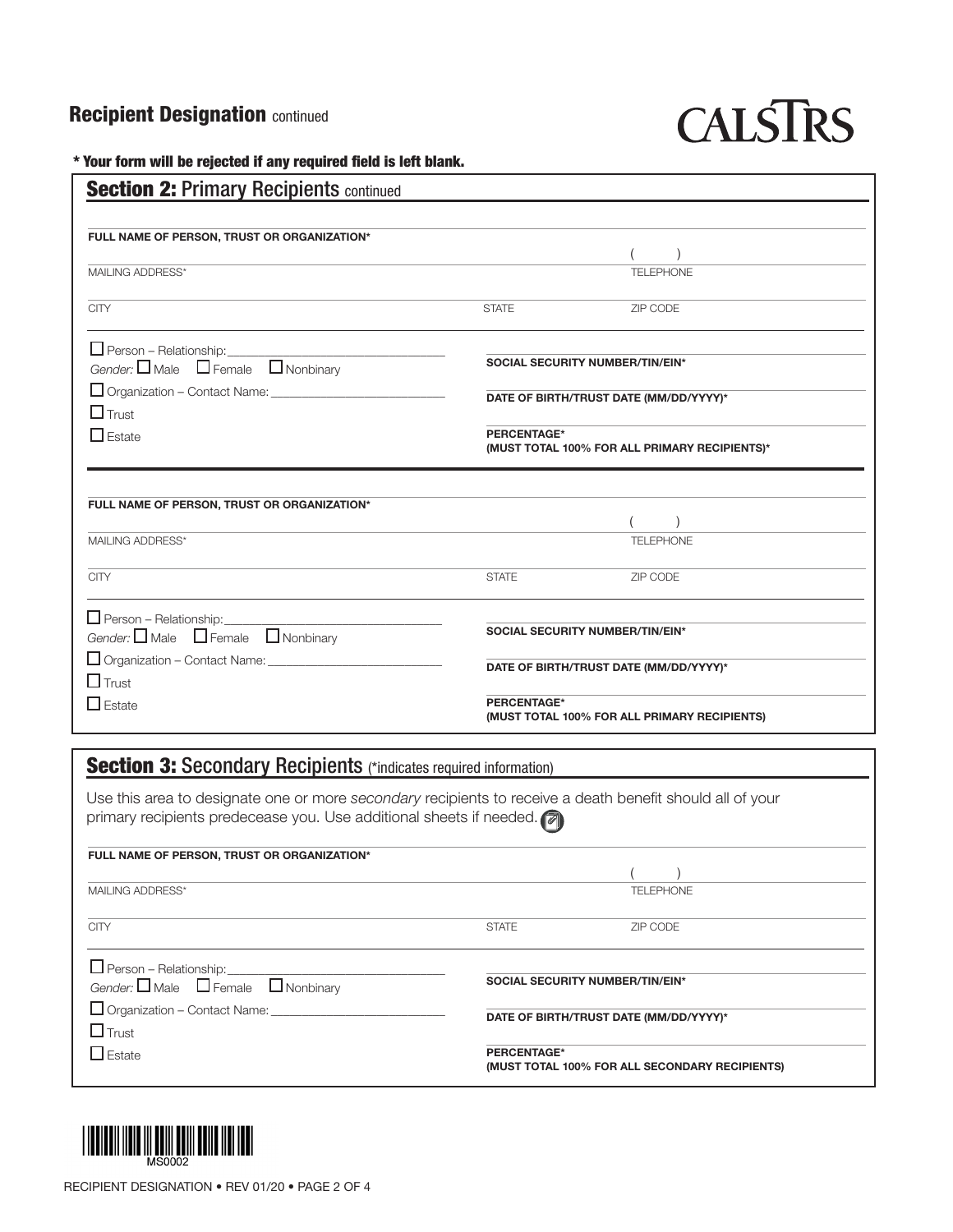## **Recipient Designation continued**

# CALSIRS

\* Your form will be rejected if any required field is left blank.

| FULL NAME OF PERSON, TRUST OR ORGANIZATION*                 |              |                                                                       |  |
|-------------------------------------------------------------|--------------|-----------------------------------------------------------------------|--|
|                                                             |              |                                                                       |  |
| MAILING ADDRESS*                                            |              | TELEPHONE                                                             |  |
| <b>CITY</b>                                                 | <b>STATE</b> | ZIP CODE                                                              |  |
| $\Box$ Person – Relationship:                               |              | SOCIAL SECURITY NUMBER/TIN/EIN*                                       |  |
| Gender: $\square$ Male $\square$ Female $\square$ Nonbinary |              |                                                                       |  |
| $\Box$ Organization – Contact Name:                         |              | DATE OF BIRTH/TRUST DATE (MM/DD/YYYY)*                                |  |
| $\Box$ Trust                                                |              |                                                                       |  |
| $\Box$ Estate                                               |              | <b>PERCENTAGE *</b><br>(MUST TOTAL 100% FOR ALL SECONDARY RECIPIENTS) |  |

# **Section 4: Required Signatures**

#### Check all that apply.

 $\Box$  I am married or registered as a domestic partner and both our signatures are below.

asterisk is required. We will reject your form if any required field is left blank.

- $\Box$  I am married or registered as a domestic partner and my spouse or partner did not sign below. I have completed and signed the Justification for Non-Signature of Spouse or Registered Domestic Partner section on the next page.
- $\Box$  I have never been married or in a registered domestic partnership, or
	- I am widowed or my partner has died.
- $\Box$  I have been divorced or terminated a registered domestic partnership and my former spouse or partner was awarded a portion of my CalSTRS benefits.
- $\Box$  I have been divorced or have terminated a registered domestic partnership and my former spouse or partner was not awarded a portion of my CalSTRS benefits.

I understand it is a crime to fail to disclose a material fact or to make any knowingly false material statement, including a false statement regarding my marital status, for the purpose of using it, or allowing it to be used, to obtain, receive, continue, increase, deny or reduce any benefit administered by CalSTRS and it may result in penalties, including restitution, of up to one year in jail and/or a fine of up to \$5,000 (Education Code section 22010). It may also result in any document containing such false representation being voided.

I certify under penalty of perjury under the laws of the State of California that the foregoing is true and correct. I understand that perjury is punishable by imprisonment for up to four years (Penal Code section 126).

 $\mathscr{A}$ 

#### SPOUSE'S OR REGISTERED DOMESTIC PARTNER'S SIGNATURE SIGNATURE SIGNATURE DATE (MM/DD/YYYY)

SIGNATURE DATE (MM/DD/YYYY)

SPOUSE'S OR PARTNER'S PRINTED NAME (LAST, FIRST, INITIAL)

SPOUSE'S OR PARTNER'S SOCIAL SECURITY NUMBER SPOUSE'S OR PARTNER'S DATE OF BIRTH (MM/DD/YYYY)